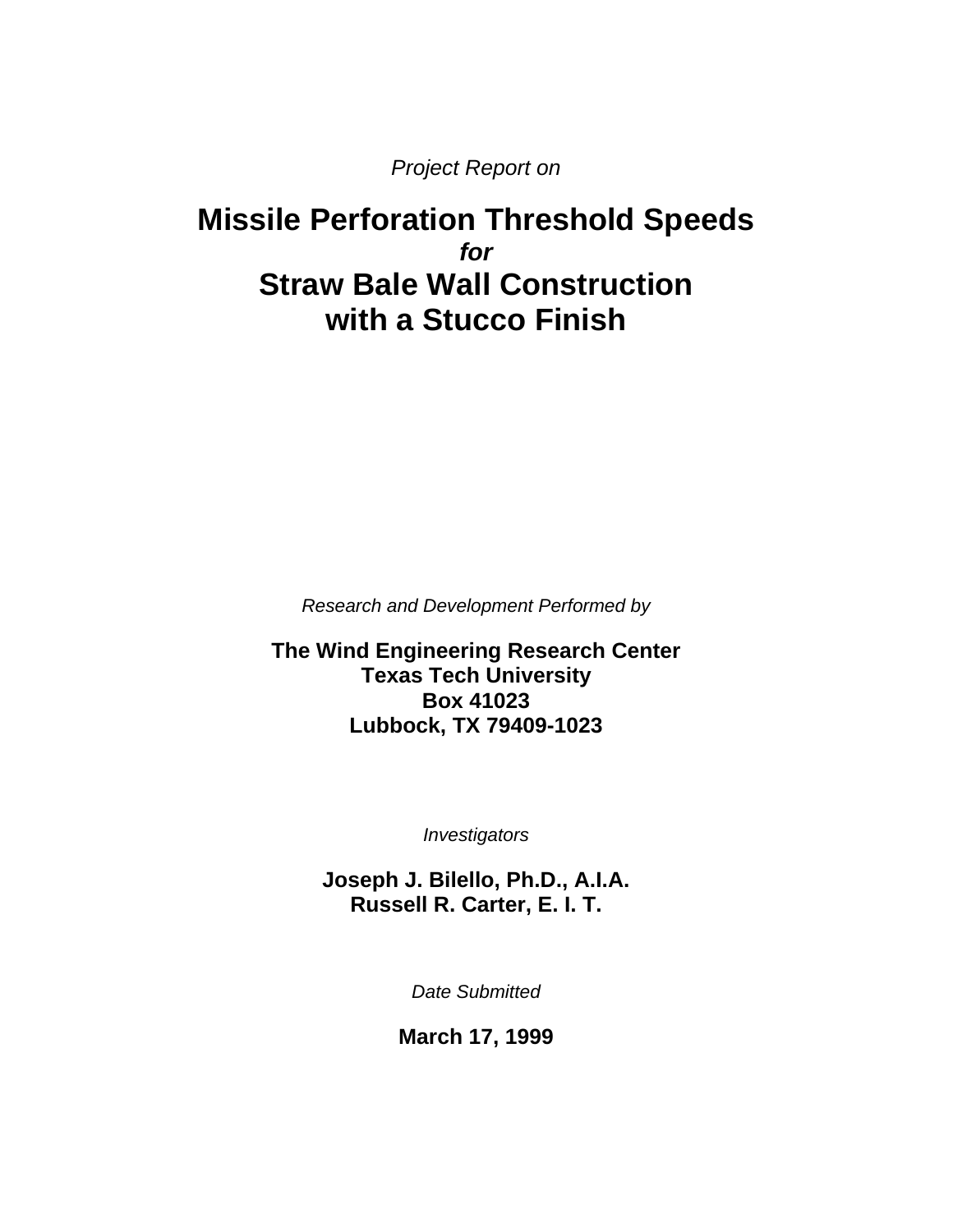## **INVESTIGATION OF WIND-BORNE DEBRIS RESISTANCE OF STRAW BALE WALL CONSTRUCTION WITH A STUCCO FINISH**

#### Overview of Project

The Wind Engineering Research Center (WERC) at Texas Tech University continually attempts to evaluate and develop combinations of common, new, and alternative materials for construction. This research is used in developing and implementing design and construction practices focusing on wind damage mitigation and providing occupant protection from wind forces and wind-borne debris (missiles). As new or alternative materials take their place alongside traditional construction materials, basic research must be performed on the alternative material to determine its strengths and weaknesses. This research allows designers to use the best material for the design purpose in modern composite construction techniques.

The tornado missile testing that has been conducted is due to the proliferation of straw bales as a construction material in the Central and Southwest United States and the use of other straw products throughout Europe and Asia. The missile criterion used for the tests was a 15 pound 2x4 in. wood board traveling along the board's longitudinal axis, striking the wall perpendicular to the wall face. The tornado test criteria uses this missile traveling at 100-mph which corresponds to a 250-mph wind and is the criterion used in designing for occupant protection. In 99 percent of the tornadoes that have occurred in the U.S., wind speeds are less than 250-mph: in 90 percent, maximum wind speeds are less than a 150 mph. Additional factors of safety are inherent in the criterion since there is a very small probability that a missile will be traveling along its axis and will strike a wall perpendicular to its surface.

#### Tests Conducted

The WERC tested typical straw bale construction with a stucco finish by impacting the bales with the design missile. The bales were 14x24x48 in. weighing approximately 65-lb. The bales were stacked in a running bond with the 14-in. dimension as the height of the course and the 24-in. dimension as the width of the course. The assembly tested used five courses of bales. The bales were placed on a footing with  $\frac{1}{2}$ -in. steel rebar spaced 2-ft. on center to act as anchorage for the first course of bales. The rebar extended 14-in. from the footing to develop a full transfer of structural and impact forces imparted from rebar driven from the top through all the courses of straw bales to the wall footing. The bales were pushed together to make the construction as tight as possible and to better simulate a longer wall. The use of rebar to tie the courses of bales together is the common construction process for most types of straw bale wall construction. The bales were then covered front and back with stucco. The stucco was applied over two different types of wire mesh. The first type of mesh was the older chicken wire type. The second mesh was light gage expanded metal. Both types of mesh were attached to 1x4 in lumber that was tied to the bales at 4 ft on center. The mesh was then tied to the bales by passing baling wire

1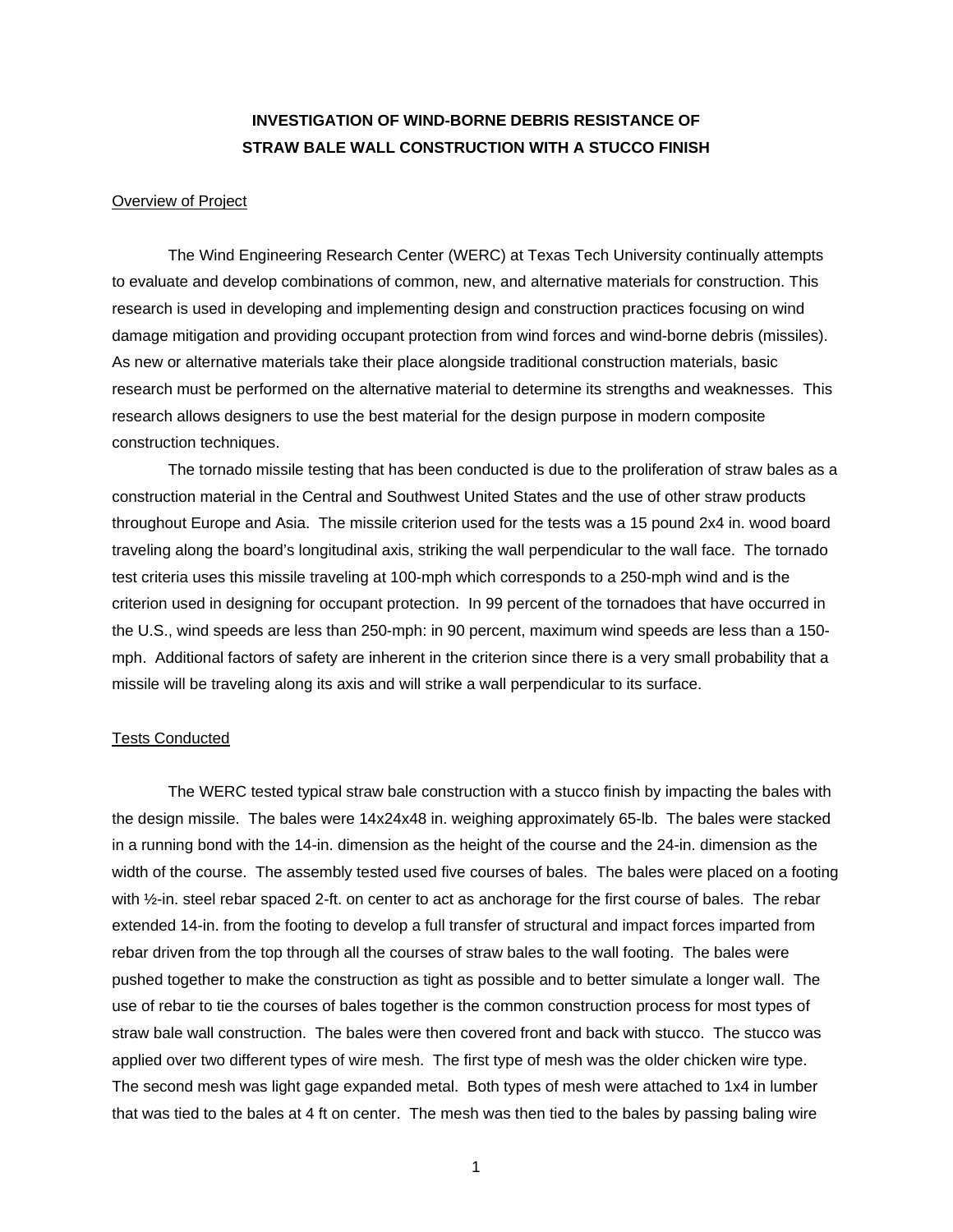through the bale and tying it to the mesh on the other side. The mesh was attached every 12 in on center vertically and horizontally. Stucco was then applied over the mesh and pushed into the straw bales. The stucco consisted of 18 parts brick sand, 2 parts portland cement, 1 part type S masonry cement, and 1 cup of 1 in plastic fiber. The bales were covered in three layers of stucco. The finish layer did not contain the plastic fiber. The thickness of the stucco varied from 1  $\frac{1}{2}$  in to 3 in, confirmed during the dismantling of the target. The bales were then impacted at the approximate center of a bale. The points of impact were chosen based on previous test experience for critical points in construction to determine the net effect of the mesh and stucco finish. The specifics about each test and results follow.



View of Impact Surface of Straw Bale Wall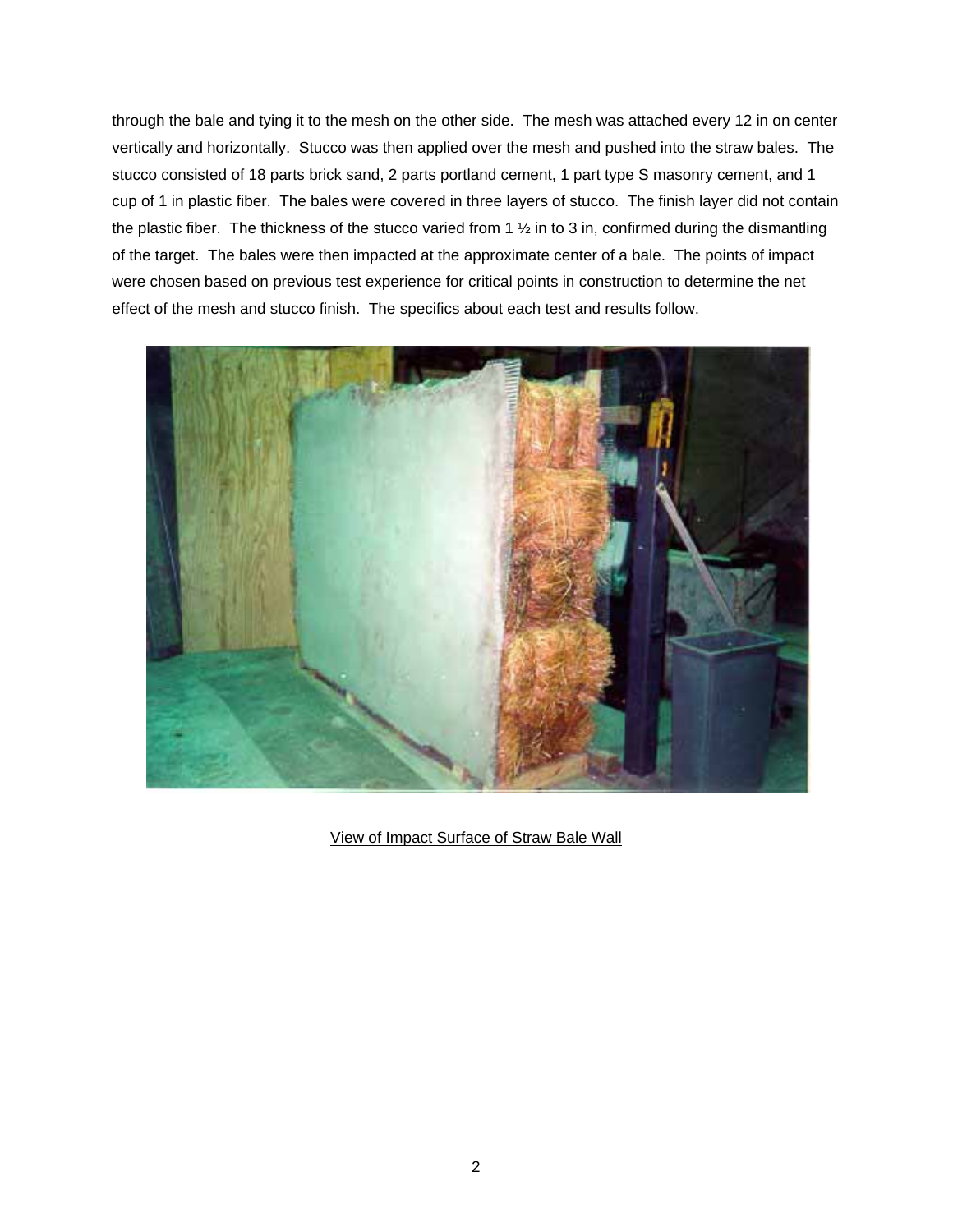# Shot I – 91.96 f/s (63 mph)

The missile impacted near the seam between the bales. The mesh was the wire type. The missile penetrated the wall 13 in. The missile impact caused small radial cracks in the stucco on the nonimpact surface.



Shot I – Impact Surface



Shot I – Non-impact Surface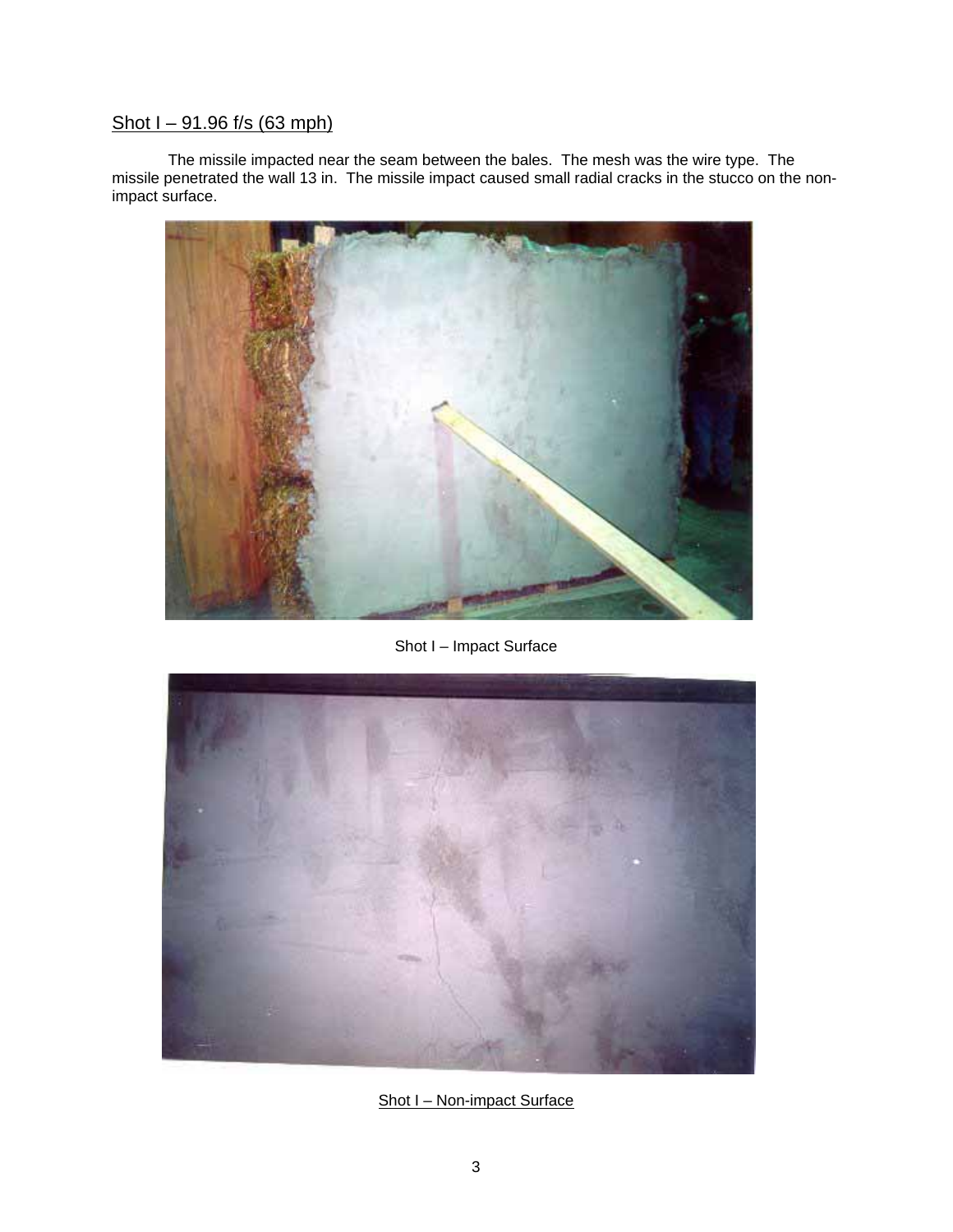# Shot II – 103.46 f/s (71 mph)

The missile impacted near the seam between the bales. The mesh was the wire type. The missile penetrated the wall 21 in. The missile impact caused spalling of the stucco on the non-impact surface. There was no damage to the wire mesh.



Shot II – Impact Surface



Shot II - Non-impact Surface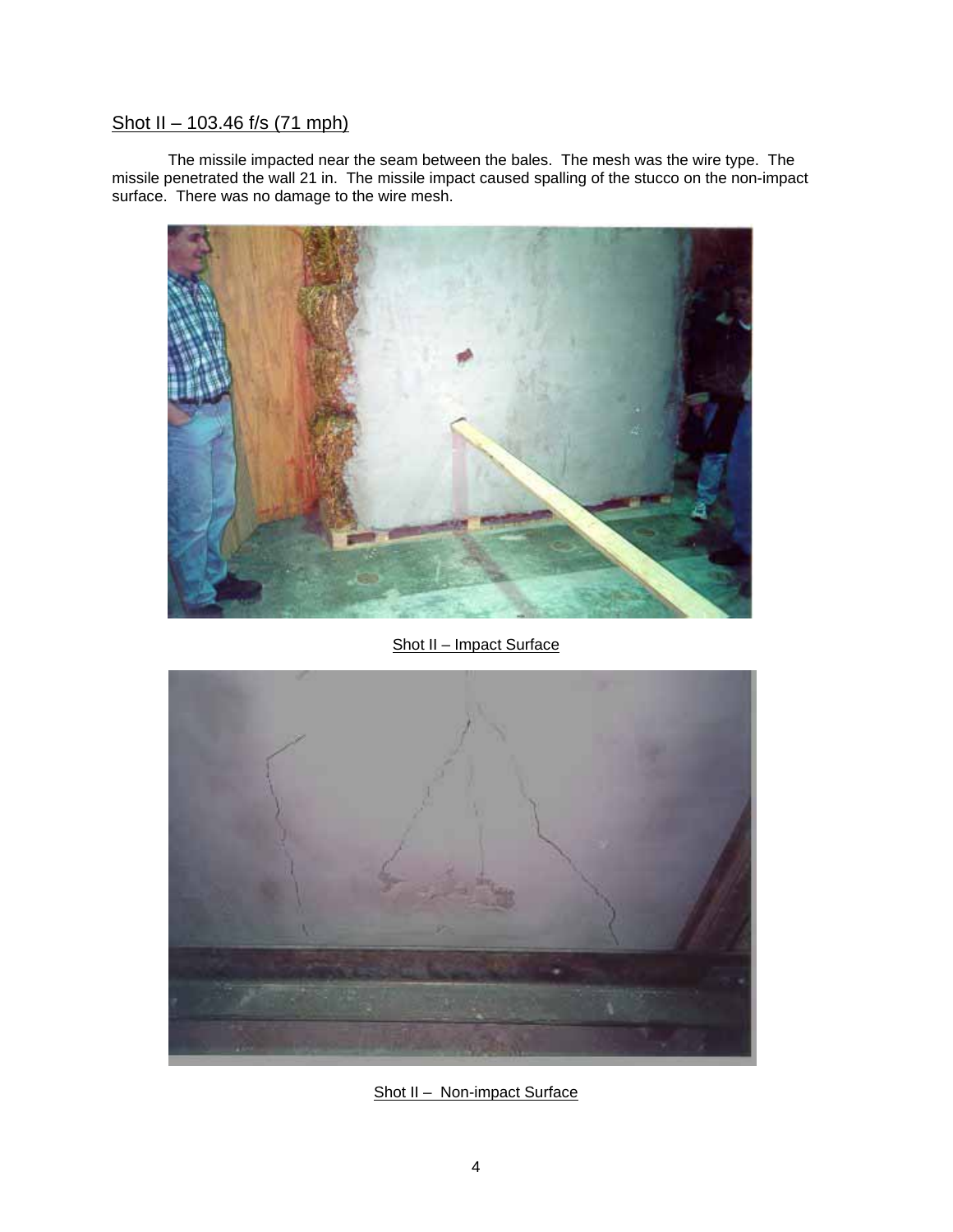# Shot III – 123.14 f/s (84 mph)

The missile impacted just above the seam between the bales. The mesh was the wire type. The missile perforated the wall 15 in. The missile impact caused large pieces of stucco to spall from the nonimpact surface.



Shot III – Impact Surface



Shot III - Non-impact Surface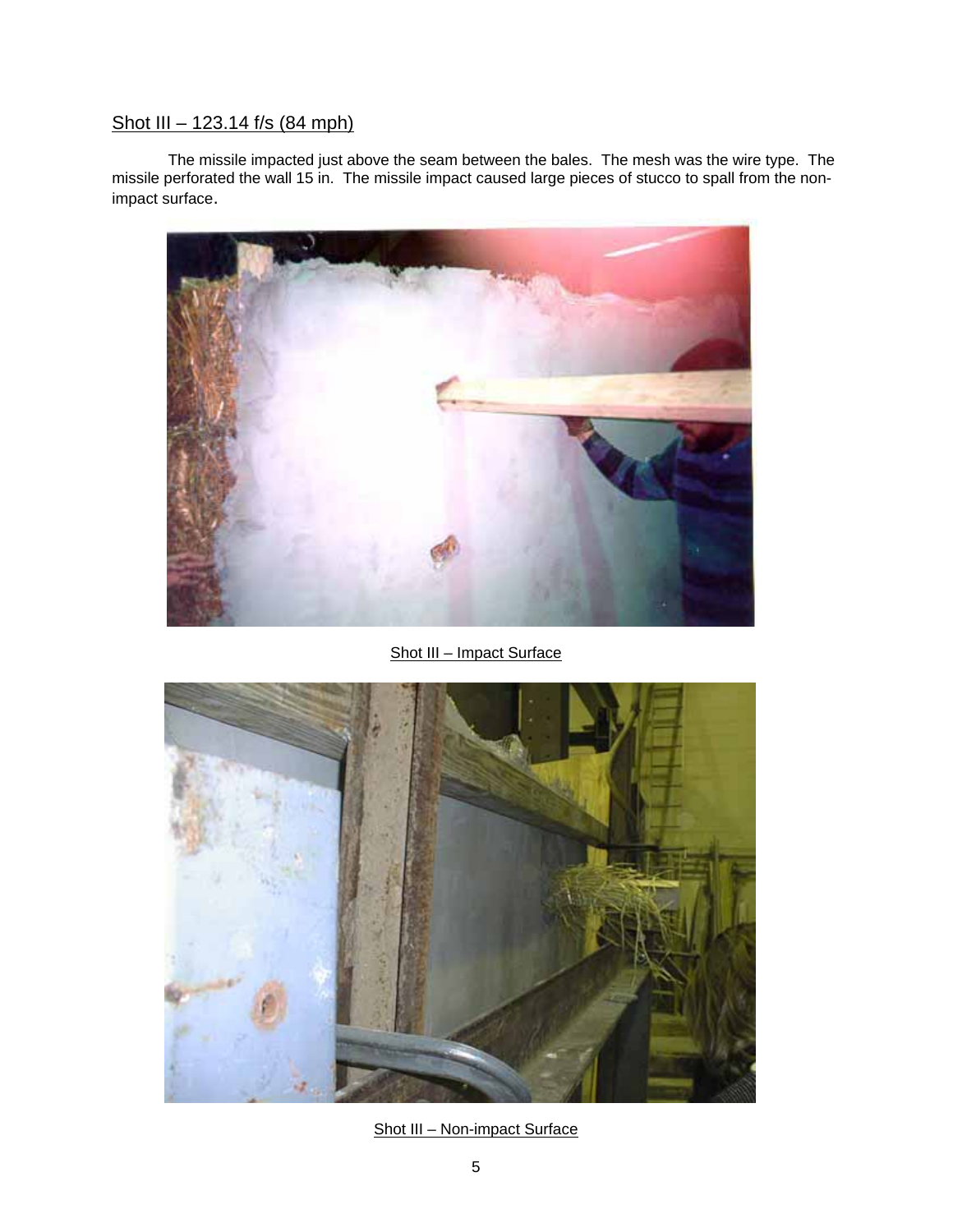## Shot IV – 147.84 f/s (101 mph)

The missile impacted just above the seam between the bales. The mesh was the expanded metal type. The missile penetrated the wall 13 in. The missile impact caused large pieces of stucco to spall from the non-impact surface. There was no damage to the expanded metal mesh.



Shot IV – Impact Surface



Shot IV – Non-impact Surface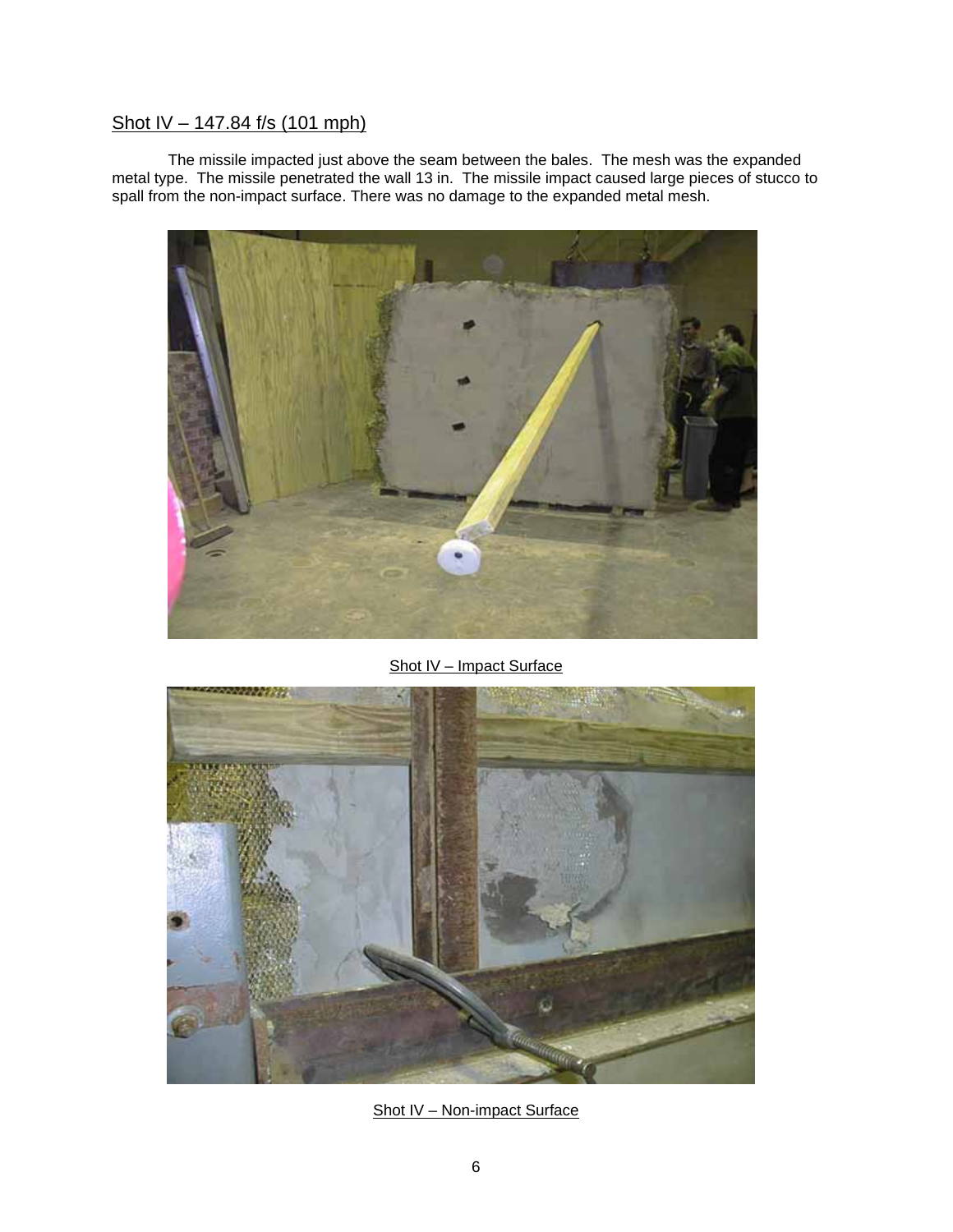## Shot V – 133.85 f/s (91 mph)

The missile impacted near the seam between the bales. The mesh was the expanded metal type. The missile totally perforated the wall. The missile impact caused no spalling of the stucco on the non-impact surface except that at the exit point of the missile.



Shot V – Non-impact Surface



Shot V – Non-impact Surface Viewed From Side